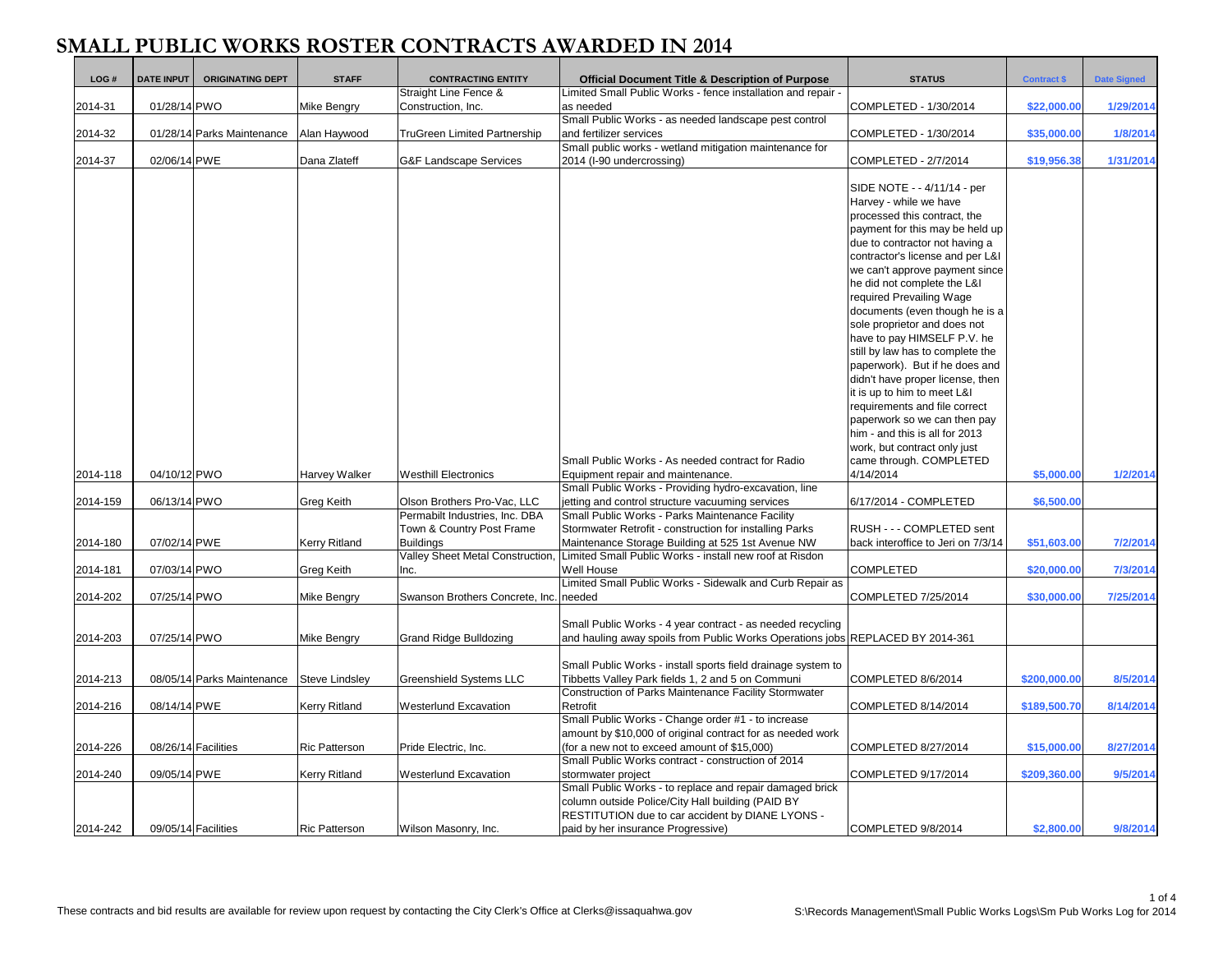|          |              |                            |                       |                                      | Small Public Works - demolition of old playground                               |                      |              |            |
|----------|--------------|----------------------------|-----------------------|--------------------------------------|---------------------------------------------------------------------------------|----------------------|--------------|------------|
|          |              |                            |                       |                                      | equipment and install of a new playground equipment at                          |                      |              |            |
|          |              |                            |                       |                                      |                                                                                 |                      |              |            |
| 2014-246 |              | 09/15/14 Parks Maintenance | <b>Steve Lindsley</b> | Allplay Systems, LLC                 | Meerwood Park                                                                   | Completed 9/23/2014  | \$35,000.00  | 9/18/2014  |
| 2014-250 |              | 09/15/14 Facilities        | <b>Ric Patterson</b>  | Premier Masonry Restoration          | Small Public Works - as needed for masonry repair                               | COMPLETED 9/17/2014  | \$10,000.0   | 9/16/2014  |
|          |              |                            |                       |                                      | Small Public Works - fire suppression system repairs and                        |                      |              |            |
| 2014-278 |              | 10/08/14 Facilities        | <b>Ric Patterson</b>  | AAA Fire and Safety, Inc.            | maintenance citywide as needed                                                  | COMPLETED 10/8/2014  | \$8,000.00   | 10/8/2014  |
|          |              |                            |                       |                                      |                                                                                 |                      |              |            |
| 2014-279 |              | 10/08/14 Facilities        | <b>Ric Patterson</b>  | Chown, Inc.                          | Small Public Works - as needed lock installation and repair COMPLETED 10/8/2014 |                      | \$10,000.00  | 10/8/2014  |
|          |              |                            |                       |                                      | Small Public Works - as needed fire suppression system                          |                      |              |            |
| 2014-285 |              | 10/13/14 Facilities        | <b>Ric Patterson</b>  | Moore Fire Protection                | repair and maintenance.                                                         | COMPLETED 10/27/2014 | \$8,000.00   | 10/22/2014 |
|          |              |                            |                       | American Residential Services        |                                                                                 |                      |              |            |
| 2014-286 |              | 10/13/14 Facilities        | <b>Ric Patterson</b>  | dba Rescue Rooter                    | Small Public Works - as needed plumbing services                                | COMPLETED 10/27/2014 | \$5,000.00   | 10/22/2014 |
| 2014-287 |              | 10/13/14 Facilities        | <b>Ric Patterson</b>  | Zorko Electric, Inc.                 | Small Public Works - as needed electrical services                              | COMPLETED 10/27/2014 | \$5,000.00   | 10/13/2014 |
| 2014-290 |              | 10/15/14 Facilities        | <b>Ric Patterson</b>  | Pride Electric, Inc.                 | Small Public Works - as needed electrical services                              | COMPLETED 10/17/2014 | \$15,000.00  | 10/17/2014 |
|          |              |                            |                       |                                      | Small Public Works - rebuild Well #5 pump, inspect well                         |                      |              |            |
|          |              |                            |                       |                                      |                                                                                 |                      |              |            |
| 2014-298 | 10/22/14 PWO |                            | <b>Greg Keith</b>     | PumpTech, Inc.                       | casing, video                                                                   | COMPLETED 10/27/2014 | \$40,000.00  | 10/24/2014 |
|          |              |                            |                       | R&T Hood and Duct Services,          | Small Public works - fire suppression system service on                         |                      |              |            |
| 2014-299 |              | 10/24/14 Facilities        | <b>Ric Patterson</b>  | Inc.                                 | kitchen hood at the Senior Center                                               | COMPLETED 10/27/2014 | \$1,000.00   | 10/24/2014 |
|          |              |                            |                       |                                      | Small Public Works - as needed irrigation repair and                            |                      |              |            |
| 2014-300 |              | 10/22/14 Parks Maintenance | Jason Bond            | Linescape of Washington, LLC         | maintenance                                                                     | COMPLETED 10/27/2014 | \$5,000.00   | 10/22/2014 |
|          |              |                            |                       |                                      |                                                                                 |                      |              |            |
|          |              |                            |                       | Innovative Vacuum Services,          |                                                                                 |                      |              |            |
| 2014-302 |              | 10/22/14 Facilities        | <b>Ric Patterson</b>  | Inc. (Innovac)                       | Small Public Works - as needed dryer vent cleaning                              | COMPLETED 10/27/2014 |              |            |
| 2014-303 |              | 10/22/14 Facilities        | <b>Ric Patterson</b>  | Premium Carpet Care                  | Small Public works - as needed carpet cleaning                                  | COMPLETED 10/27/2014 | \$15,000.0   | 10/22/2014 |
|          |              |                            |                       |                                      |                                                                                 |                      |              |            |
|          |              |                            |                       |                                      | Small Public Works - replacing restroom floors at Pickering                     |                      |              |            |
| 2014-315 |              | 11/05/14 Facilities        | <b>Garth Harvey</b>   | <b>Great Floors Commercial Sales</b> | <b>Barn</b>                                                                     | COMPLETED 11/13/2014 | \$6,325.00   | 11/13/2014 |
|          |              |                            |                       |                                      | Small Public works - as needed door repair and                                  |                      |              |            |
| 2014-318 |              | 11/06/14 Facilities        | <b>Kim Stanley</b>    | Davis Door Service, Inc.             | maintenance                                                                     | COMPLETED 12/16/2014 | \$15,000.00  | 12/15/2014 |
|          |              |                            |                       |                                      |                                                                                 |                      |              |            |
|          |              |                            |                       |                                      | Small Public Works - one-time project for upgrading of AV                       |                      |              |            |
| 2014-319 |              | 11/06/14 Executive         | <b>Tim Smith</b>      | Tempest Technologies, LLC            | System in Council Chambers and ICTV Control Room                                | COMPLETED 11/13/2014 | \$89,021.47  | 11/7/2014  |
|          |              |                            |                       |                                      | Small Public Works - as needed roll-up fire door repair and                     |                      |              |            |
| 2014-355 |              | 12/05/14 Facilities        | <b>Ric Patterson</b>  | Zesbaugh, Inc.                       | maintenance services                                                            | COMPLETED 12/11/2014 | \$7,500.00   | 12/11/2014 |
|          |              |                            |                       |                                      | Small Public Works - as needed repair and maintenance                           |                      |              |            |
| 2014-356 |              | 12/05/14 Parks Maintenance | <b>Steve Lindsley</b> | Trees for Life                       | for irrigation systems                                                          | COMPLETED 12/11/2014 | \$35,000.00  | 12/11/2014 |
|          |              |                            |                       |                                      | Small Public Works - HVAC and mechanical services as                            |                      |              |            |
|          |              |                            |                       |                                      |                                                                                 |                      |              |            |
| 2014-367 |              | 12/09/14 Facilities        | <b>Ric Patterson</b>  | Holaday-Parks Inc.                   | needed                                                                          | COMPLETED 12/11/2014 | \$35,000.00  | 12/11/2014 |
|          |              |                            |                       |                                      | Small Public Works - as needed maintenance and repair to                        |                      |              |            |
| 2014-368 |              | 12/09/14 Parks Maintenance | <b>Steve Lindsley</b> | Mid Pac Construction, Inc.           | City basketball and tennis courts                                               | COMPLETED 12/11/2014 | \$25,000.00  | 12/11/2014 |
| 2014-369 |              | 12/09/14 Parks Maintenance | <b>Steve Lindsley</b> | <b>Bark King Blower Truck</b>        | Small Public Works - as needed bark blowing in                                  | COMPLETED 12/11/2014 | \$10,000.0   | 12/11/2014 |
| 2014-371 |              | 12/10/14 Parks Maintenance | <b>Steve Lindsley</b> | B "R" Fencing                        | Small Public Works - as needed fence repair                                     | COMPLETED 12/11/2014 | \$25,000.0   | 12/11/2014 |
|          |              |                            |                       |                                      | Small Public Works - fence the W4 and PSE stormwater                            |                      |              |            |
| 2014-376 | 12/15/14 PWO |                            | <b>Harvey Walker</b>  | Economy Fence                        | retention ponds                                                                 | COMPLETED 12/15/2014 | \$270,000.00 | 12/15/2014 |
|          |              |                            |                       |                                      |                                                                                 |                      |              |            |
| 2013-354 |              | 10/16/13 Facilities        | <b>Ric Patterson</b>  | Chown, Inc.                          | Small Public Works - as needed lock installation and repair                     | Completed 10/24/13   | \$10,000.00  | 10/16/2013 |
| 2013-356 |              | 10/16/13 Facilities        | <b>Ric Patterson</b>  | Zorko Electric, Inc.                 | Small Public Works - as needed electrical services                              | Completed 10/24/13   | \$5,000.0    | 10/16/2013 |
|          |              |                            |                       |                                      |                                                                                 |                      |              |            |
|          |              |                            |                       |                                      | Small Public Works - as needed fire suppression system                          |                      |              |            |
| 2013-357 |              | 10/16/13 Facilities        | <b>Ric Patterson</b>  | Moore Fire Protection                | repair and maintenance                                                          | Completed 10/24/13   | \$8,000.00   | 10/16/2013 |
|          |              |                            |                       |                                      |                                                                                 |                      |              |            |
| 2013-359 |              | 10/16/13 Facilities        | <b>Ric Patterson</b>  | <b>Premium Carpet Care</b>           | Small Public Works - as needed carpet cleaning citywide                         | Completed 10/24/13   | \$12,000.00  | 10/16/2013 |
|          |              |                            |                       | American Residential Services -      |                                                                                 |                      |              |            |
| 2013-362 |              | 10/18/13 Facilities        | <b>Ric Patterson</b>  | <b>DBA Rescue Rooter</b>             | Small Public Works for as needed plumbing services                              | Completed 10/24/13   | \$5,000.00   | 10/16/2013 |
|          |              |                            |                       |                                      | Small Public Works - as needed HVAC and mechanical                              |                      |              |            |
| 2013-370 |              | 10/23/13 Facilities        | <b>Ric Patterson</b>  | MM Comfort Systems, Inc.             | services for residential properties only                                        | Completed 10/29/13   | \$5,000.00   | 10/29/2013 |
|          |              |                            |                       |                                      | Small Public Works - annual fire alarm and sprinkler                            |                      |              |            |
|          |              |                            |                       |                                      | confidence testing, repairs and winterizations at various                       |                      |              |            |
|          |              |                            |                       |                                      |                                                                                 |                      |              |            |
| 2013-371 |              | 10/23/13 Facilities        | <b>Ric Patterson</b>  | Cosco Fire Protection                | City buildings                                                                  | Completed 10/29/13   | \$10,000.00  | 10/29/2013 |
| 2013-372 |              | 10/23/13 Facilities        | <b>Ric Patterson</b>  | Herzog Glass                         | Small Public Works - as needed glass repair                                     | Completed 10/29/13   | \$15,000.00  | 10/29/2013 |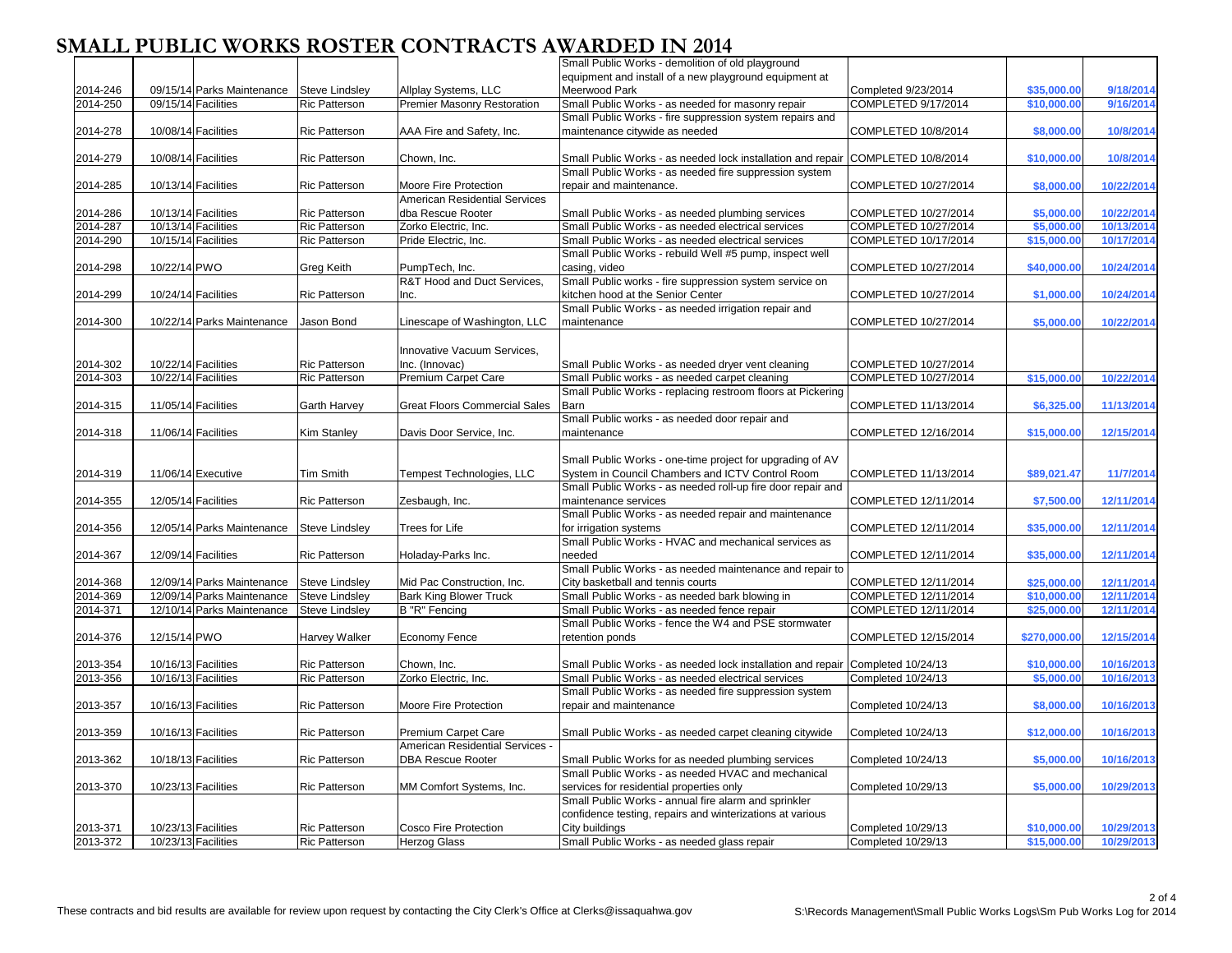|          |                            |                      | Walker Specialty Construction,     | Small Public Works - as needed removal and disposal of       |                           |             |            |
|----------|----------------------------|----------------------|------------------------------------|--------------------------------------------------------------|---------------------------|-------------|------------|
| 2013-373 | 10/23/13 Facilities        | <b>Ric Patterson</b> | Inc.                               | asbestos containing materials                                | Completed 10/29/13        | \$5,000.00  | 10/29/2013 |
|          |                            |                      |                                    |                                                              |                           |             |            |
|          |                            |                      |                                    | Small Public Works - as needed irrigation and maintenance    |                           |             |            |
| 2013-374 | 10/23/13 Parks Maintenance | Jason Bond/Maria     | Linescape of Washington, LLC       | for 2014                                                     | Completed 10/29/13        | \$5,000.00  | 10/29/2013 |
|          |                            |                      |                                    | Small Public Works - lock installation and repairs as        |                           |             |            |
| 2013-375 | 10/23/13 Facilities        | <b>Ric Patterson</b> | Bonafide Lock and Safe, Inc.       | needed                                                       | Completed 10/29/13        | \$10,000.00 | 10/29/2013 |
|          |                            | Alan                 | The Davey Tree Expert              |                                                              |                           |             |            |
| 2013-376 | 10/23/13 Parks Maintenance | Haywood/Maria        | Company                            | Small Public Works - as needed tree services for 2014        | Completed 10/29/13        | \$10,000.00 | 10/29/2013 |
|          |                            | Alan                 |                                    |                                                              |                           |             |            |
| 2013-377 | 10/23/13 Parks Maintenance | Haywood/Maria        | JAC Landscaping, Inc.              | Small Public Works - as needed landscaping                   | processing                | \$10,000.00 | 10/29/2013 |
|          |                            |                      |                                    | Small Public Works - as needed appliance repairs citywide    |                           |             |            |
| 2013-378 | 10/23/13 Facilities        | <b>Ric Patterson</b> | Key Mechanical Co.                 | (refrigeration repairs)                                      | Completed 10/29/13        | \$5,000.00  | 10/29/2013 |
|          |                            |                      |                                    | Small Public Works - as needed appliance inspection and      |                           |             |            |
| 2013-380 | 10/24/13 Facilities        | <b>Ric Patterson</b> | SME Solutions, LLC                 | repairs to underground storage tank                          | Completed 10/29/13        | \$3,500.00  | 10/29/2013 |
|          |                            |                      | <b>Innovative Vacuum Services,</b> |                                                              |                           |             |            |
| 2013-381 | 10/24/13 Facilities        | <b>Ric Patterson</b> | Inc. (Innovac)                     | Small Public Works - as needed dryer vent cleaning           | Completed 10/29/13        |             |            |
|          |                            |                      |                                    |                                                              |                           | \$6,000.00  | 10/29/2013 |
|          |                            |                      | R&T Hood and Duct Servivces,       | Small Public Works - Fire suppression system service on      |                           |             |            |
| 2013-382 | 10/24/13 Facilities        | <b>Ric Patterson</b> | Inc.                               | kitchen hood at the Senior Center                            | Completed 10/29/13        | \$850.00    | 10/29/2013 |
| 2013-383 | 10/24/13 Facilities        | <b>Ric Patterson</b> | Pride Electric, Inc.               | Small Public Works - as needed electrical services           | Completed 10/29/13        | \$5,000.0   | 10/29/2013 |
|          |                            |                      |                                    | Small Public Works - as needed glass tinting and graphics    |                           |             |            |
| 2013-384 | 10/24/13 Facilities        | <b>Ric Patterson</b> | <b>Brower Tint and Graphics</b>    | services                                                     | Completed 10/29/13        | \$10,000.00 | 10/29/2013 |
|          |                            |                      |                                    | Small Public Works - Fire suppression system repairs and     |                           |             |            |
| 2013-386 | 10/30/13 Facilities        | <b>Ric Patterson</b> | AAA Fire and Safety, Inc.          | maintenance as needed                                        | Completed 11/5/13         | \$8,000.00  | 11/5/2013  |
|          |                            |                      |                                    | Small Public Works - parking lot painting/striping as        |                           |             |            |
| 2013-391 | 10/30/13 Facilities        | <b>Ric Patterson</b> | Accu-Line                          | needed                                                       | Completed 11/5/13         | \$5,000.00  | 11/5/2013  |
|          |                            |                      |                                    | Small Public Works - replace gutters and downspouts at       |                           |             |            |
| 2013-392 | 10/30/13 Facilities        | <b>Ric Patterson</b> | DLH, Inc.                          | Pickering Barn Carriage House and 235 Building               | Completed 11/5/13         | \$4,500.00  | 11/5/2013  |
|          |                            | Steve                |                                    | Small Public Works - as needed service on vaults at Squak    |                           |             |            |
| 2013-393 | 10/30/13 Parks Maintenance | Lindsley/Maria       | Evergreen Sanitation, Inc.         | <b>Valley Park</b>                                           | Completed 11/5/13         | \$4,000.00  | 11/5/2013  |
|          |                            |                      |                                    |                                                              |                           |             |            |
|          |                            | Alan                 |                                    |                                                              |                           |             |            |
| 2013-394 | 10/30/13 Parks Maintenance | Haywood/Maria        | Trees for Life, Inc.               | Small Public Works - as needed tree services for 2014        | Completed 11/5/13         | \$35,000.00 | 11/5/2013  |
|          |                            | Steve                |                                    | Also for Facilities Maintenance - Small Public Works -       |                           |             |            |
| 2013-395 | 10/30/13 Parks Maintenance | Lindsley/Maria       | Davis Door Service, Inc.           | cemetery gates and City building door repair/services        | Completed 11/5/13         | \$15,000.00 | 11/5/2013  |
|          |                            | Alan                 |                                    | Small Public Works - as needed landscape pest control        |                           |             |            |
| 2013-396 | 10/30/13 Parks Maintenance | Haywood/Maria        | <b>Westgro Corporation</b>         | and fertilizer services                                      | Completed 11/5/13         | \$10,000.00 | 11/5/2013  |
|          |                            |                      | Ace Tank & Fueling Equipment,      | Small Public Works - as needed underground storage tank      |                           |             |            |
| 2013-397 | 10/31/13 Facilities        | <b>Ric Patterson</b> | LLC                                | repairs                                                      | Completed 11/5/13         | \$2,000.00  | 11/5/2013  |
|          |                            |                      |                                    | Small Public Works - as needed glass replacement and         |                           |             |            |
| 2013-398 | 10/31/13 Facilities        | <b>Ric Patterson</b> | Issaquah Glass, Inc.               | repair                                                       | Completed 11/5/13         | \$3,500.00  | 11/5/2013  |
|          |                            |                      |                                    | Small Public Works - as needed boiler maintenance and        |                           |             |            |
| 2013-399 | 10/31/13 Facilities        | <b>Ric Patterson</b> | McKinstry Co., LLC                 | service                                                      | Completed 11/5/13         | \$8,000.00  | 11/5/2013  |
|          |                            |                      |                                    |                                                              |                           |             |            |
|          |                            |                      |                                    |                                                              | COMPLETED 10/31/13 - RUSH |             |            |
|          |                            |                      |                                    | Small Public Works - as needed for removal, recycle of old   | HAND WALKED THRU FOR      |             |            |
| 2013-400 | 10/31/13 Facilities        | <b>Ric Patterson</b> | Division 9, Inc.                   | flooring/carpet and furnish/install new at various buildings | WORK THIS WEEKEND         | \$10,000.00 | 10/31/2013 |
|          |                            |                      |                                    |                                                              |                           |             |            |
|          |                            |                      |                                    |                                                              | COMPLETED 10/31/13 - RUSH |             |            |
|          |                            |                      | City/Suddath Relocation            |                                                              | HAND WALKED THRU FOR      |             |            |
|          |                            |                      |                                    |                                                              |                           |             |            |
| 2013-401 | 10/31/13 Facilities        | <b>Ric Patterson</b> | Systems, LLC                       | Small Public Works - as needed for moving services           | WORK THIS WEEKEND         | \$10,000.00 | 10/31/2013 |
|          |                            |                      |                                    |                                                              | COMPLETED 11/7/13 - RUSH  |             |            |
|          |                            |                      | Northwest Athletic Safety          | Small Public Works - annual maintenance on Community         | processing - sent back in |             |            |
| 2013-403 | 11/07/13 Facilities        | <b>Ric Patterson</b> | Servivces, Inc.                    | Center basketball hoops.                                     | nteroffice same day       |             |            |
| 2013-405 | 11/07/13 Facilities        | <b>Ric Patterson</b> | Jornada Roofing 1, inc.            | Small Public Works - as needed roofing services              | Completed 11/12/13        | \$5,000.00  | 11/12/2013 |
|          |                            |                      |                                    | Small Public Works - HVAC and mechanical services as         |                           |             |            |
| 2013-409 | 11/07/13 Facilities        | <b>Ric Patterson</b> | Holaday-Parks, Inc.                | needed                                                       | Completed 11/19/13        | \$15,000.00 | 11/19/2013 |
|          |                            | <b>Steve</b>         |                                    |                                                              |                           |             |            |
| 2013-411 | 11/13/13 Parks Maintenance | Lindsley/Maria       | B "R" Fencing                      | Small Public works - fence repairs as needed                 | Completed 11/19/13        | \$10,000.00 | 11/19/2013 |
|          |                            | <b>Steve</b>         |                                    | Small Public Works - as needed repair to basketball and      |                           |             |            |
| 2013-412 | 11/13/13 Parks Maintenance | Lindsley/Maria       | MID PAC Construction, Inc.         | tennis courts                                                | Completed 11/26/13        | \$25,000.00 | 11/22/2013 |
|          |                            |                      |                                    |                                                              |                           |             |            |